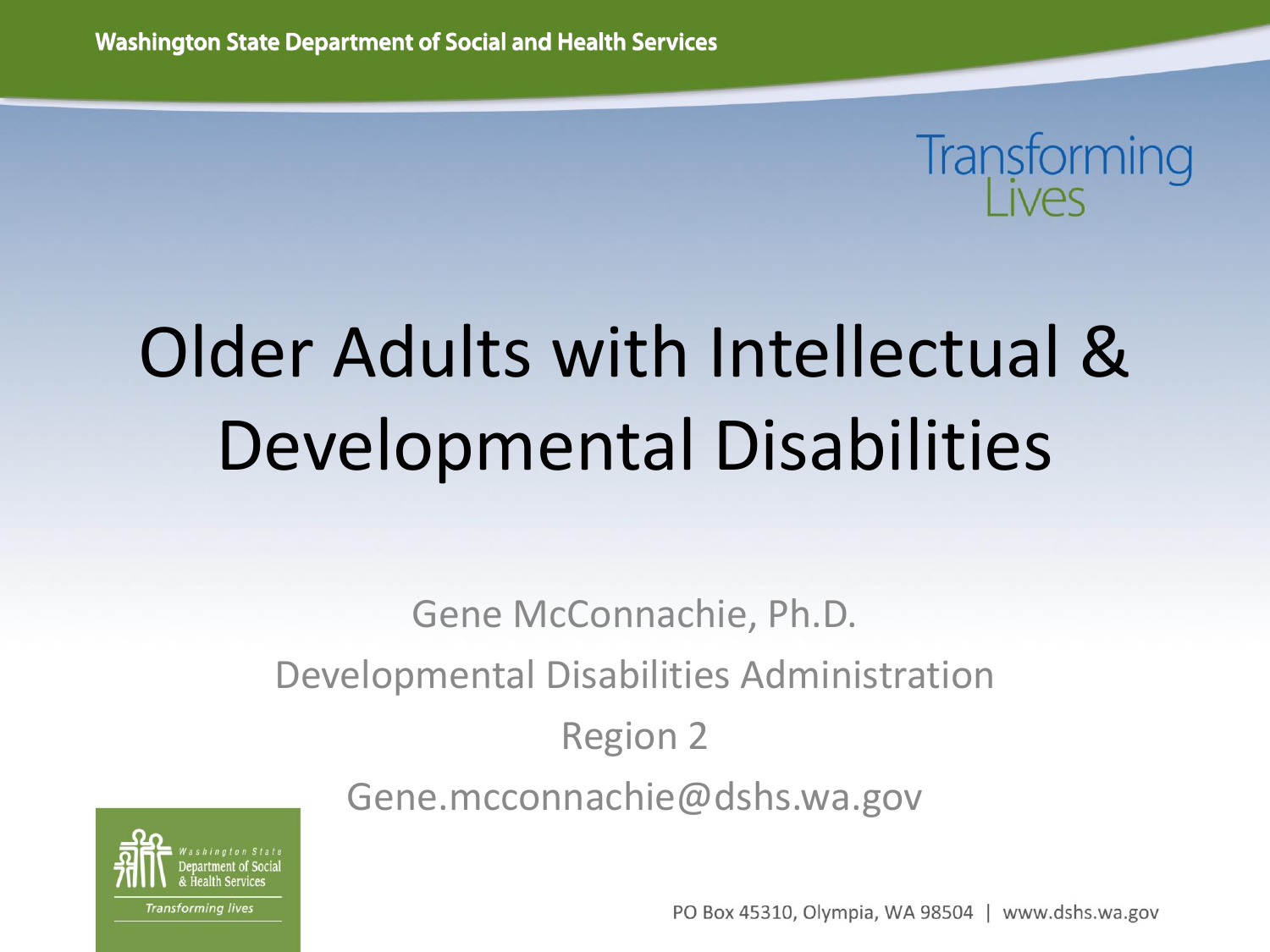### Who we Serve in DDA?

- 1. Intellectual Disability (ID)
- 2. Autism
- 3. Cerebral Palsy
- 4. Epilepsy
- 5. Other Neurological Conditions (often Genetic Syndromes) Note: 2-5 not always associated with ID

#### **Who we don't serve?**

- There are at least twice as many more people who would qualify if they applied
- $\clubsuit$  King County: About 900 of 5350 adult DDA clients are 55+ (17%) 245 of those 900 get no services from DDA
- ❖ DDA clients can choose HCS COPES Waiver to access ADH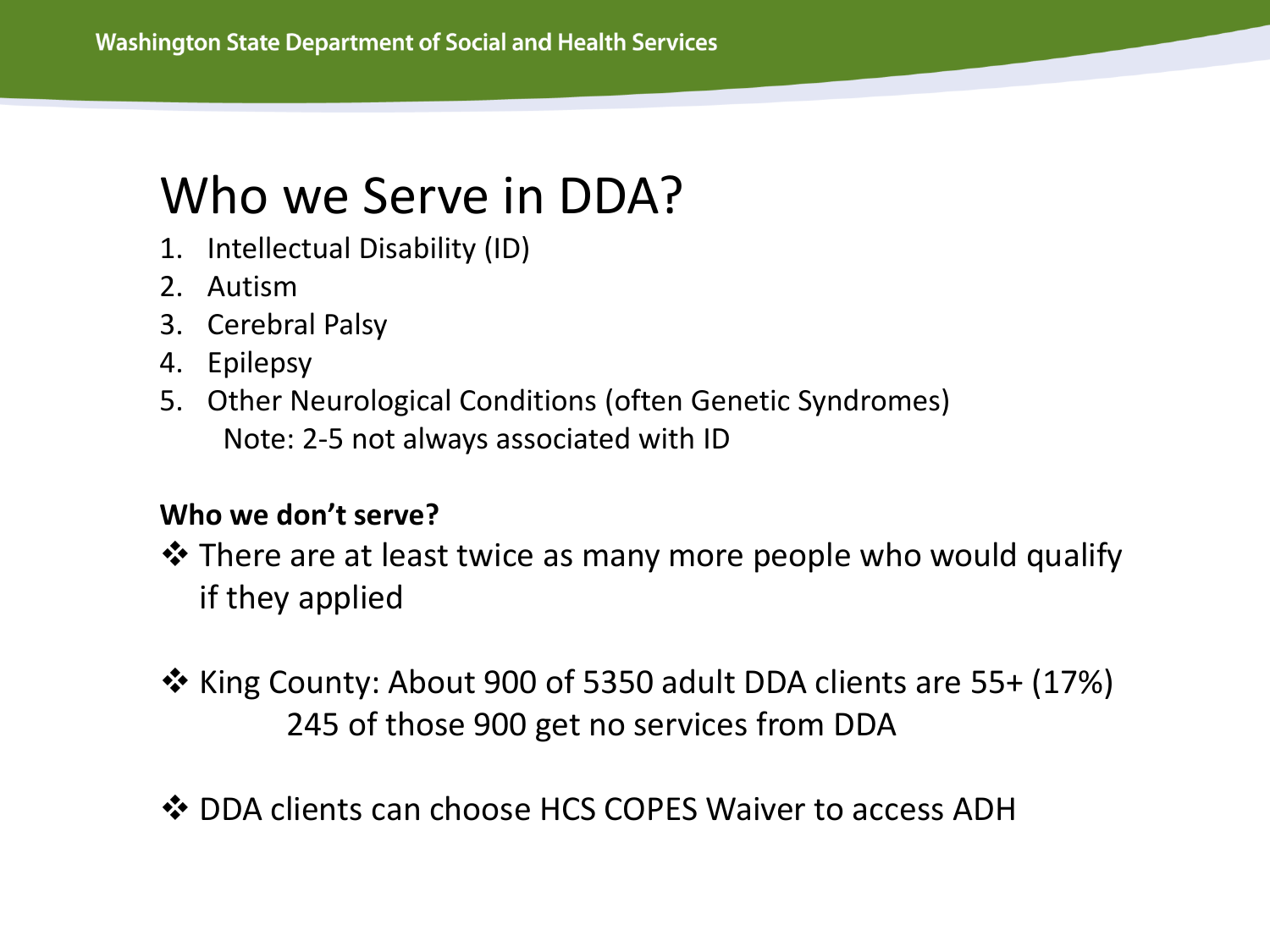### Where do our elderly clients live?

68 % of all DDA clients in Washington live with their parents/relatives, or are supported by parents/relatives to live on their own

KC: 120 clients over age 40 live with parents/relative US: 63% of caregivers over age 40; 25% over age 60

#### **King County:**

< 1% overall live in Group Homes, but over 50% of those in group homes 55+

Adult Family homes:

300 AFH's have DD specialization (20 in Bellevue) 520 clients overall live in AFH's; 134 are 55+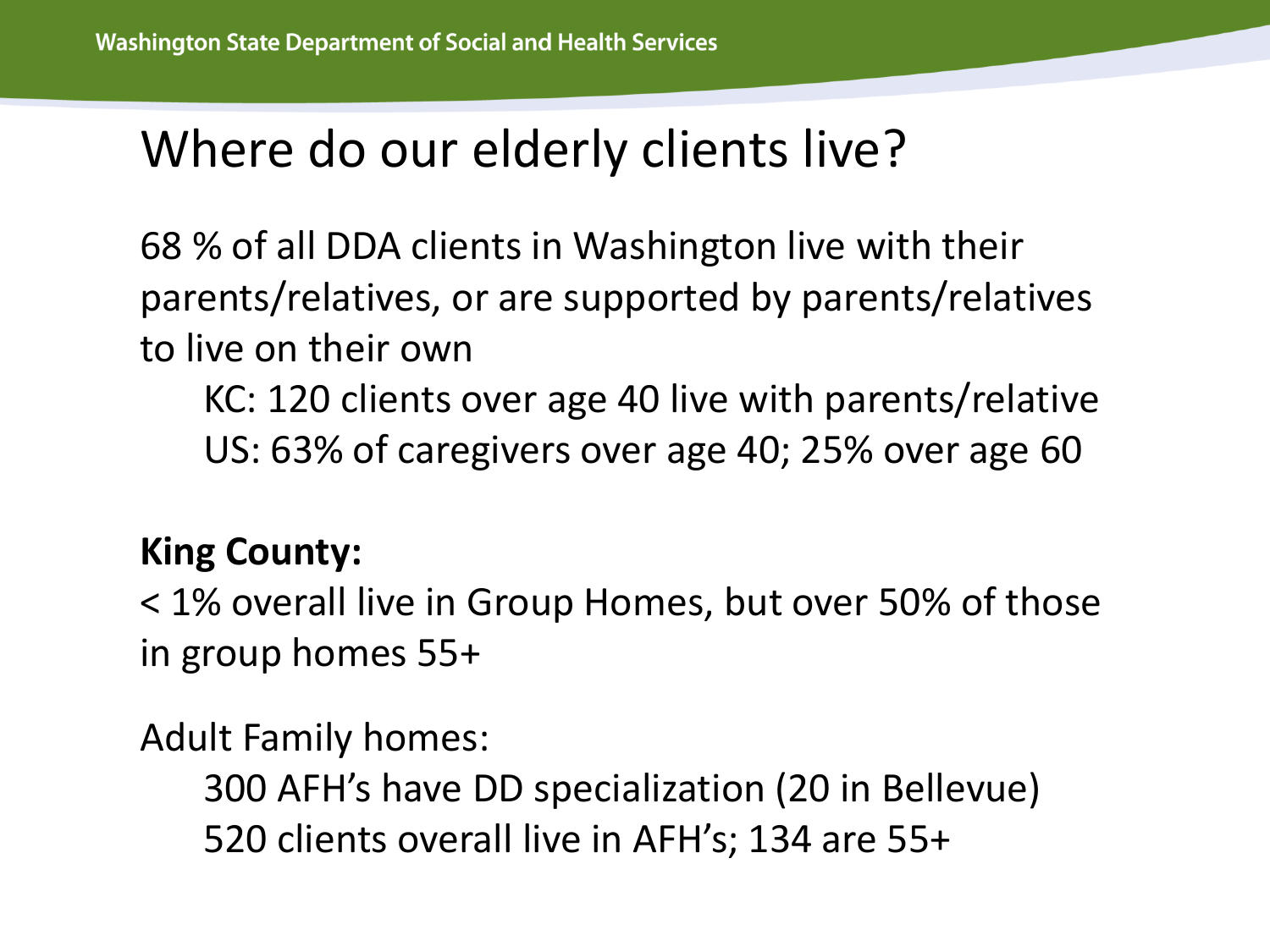#### Where do our elderly clients live?

#### **King County:**

Assisted Living: 13 total

Skilled Nursing: 25 of 30 clients are 55+

Supported Living: 287 of 906 are 55+ (32%)

Fircrest RHC: Average age of resident = 51 (130 clients) About 90 in a Skilled Nursing Facility at Fircrest

(data from October 2014)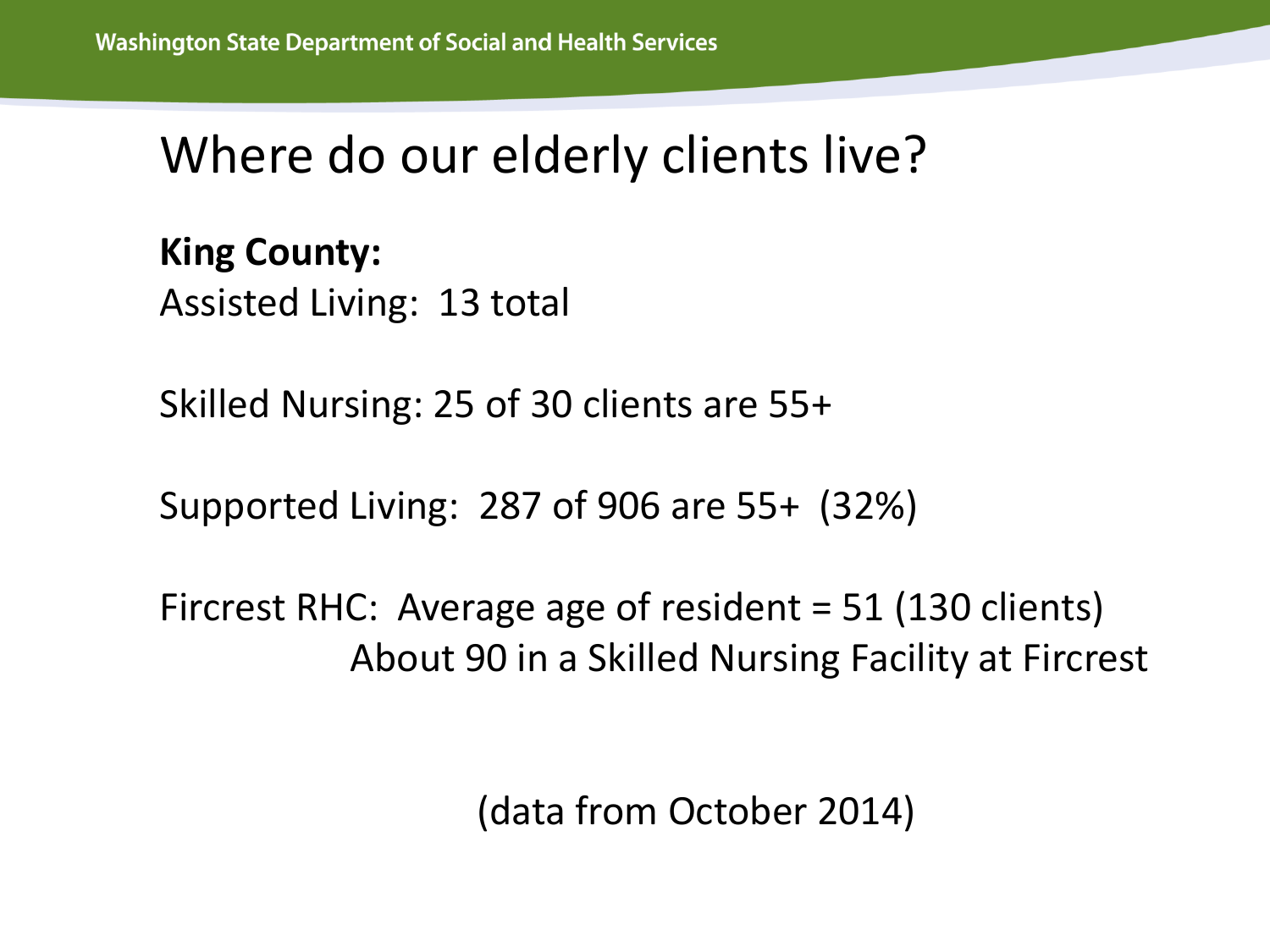Life expectancy for those with IDD has significantly improved over the past 50 years

The number of adults with IDD age 60+ expected to double between 2000 and 2030

Longevity correlated to level of impairment:

Those with Mild to Moderate ID, similar longevity to the typical population

LE  $=$   $\approx$ 70 vs 78 for general population

Those with Profound ID, avg. age at death Mid-50's Those with Down Syndrome, avg. age at death 56 years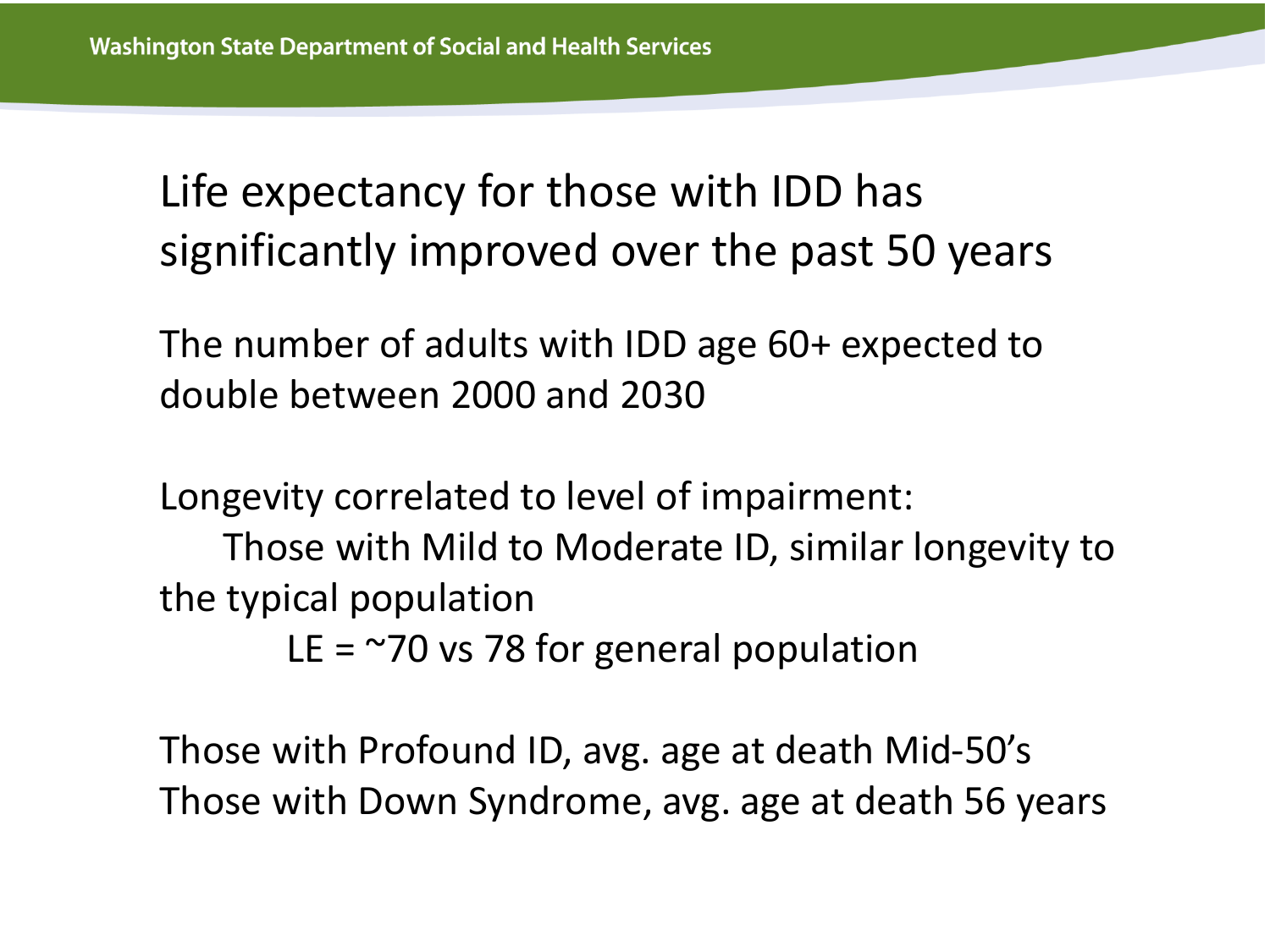#### Factors in lowered life expectancy for IDD:

- Comorbid medical/ biological problems associated with cause of disability
- Poorer Health Care and overall hygiene
- Lifestyle of inactivity/little exercise
- Poorer diet
- Higher rates of Obesity, Osteoporosis
- **Medication side effects**

People with IDD have higher rates of mental illness and challenging behaviors than general population

• Interacts with and adds to health problems above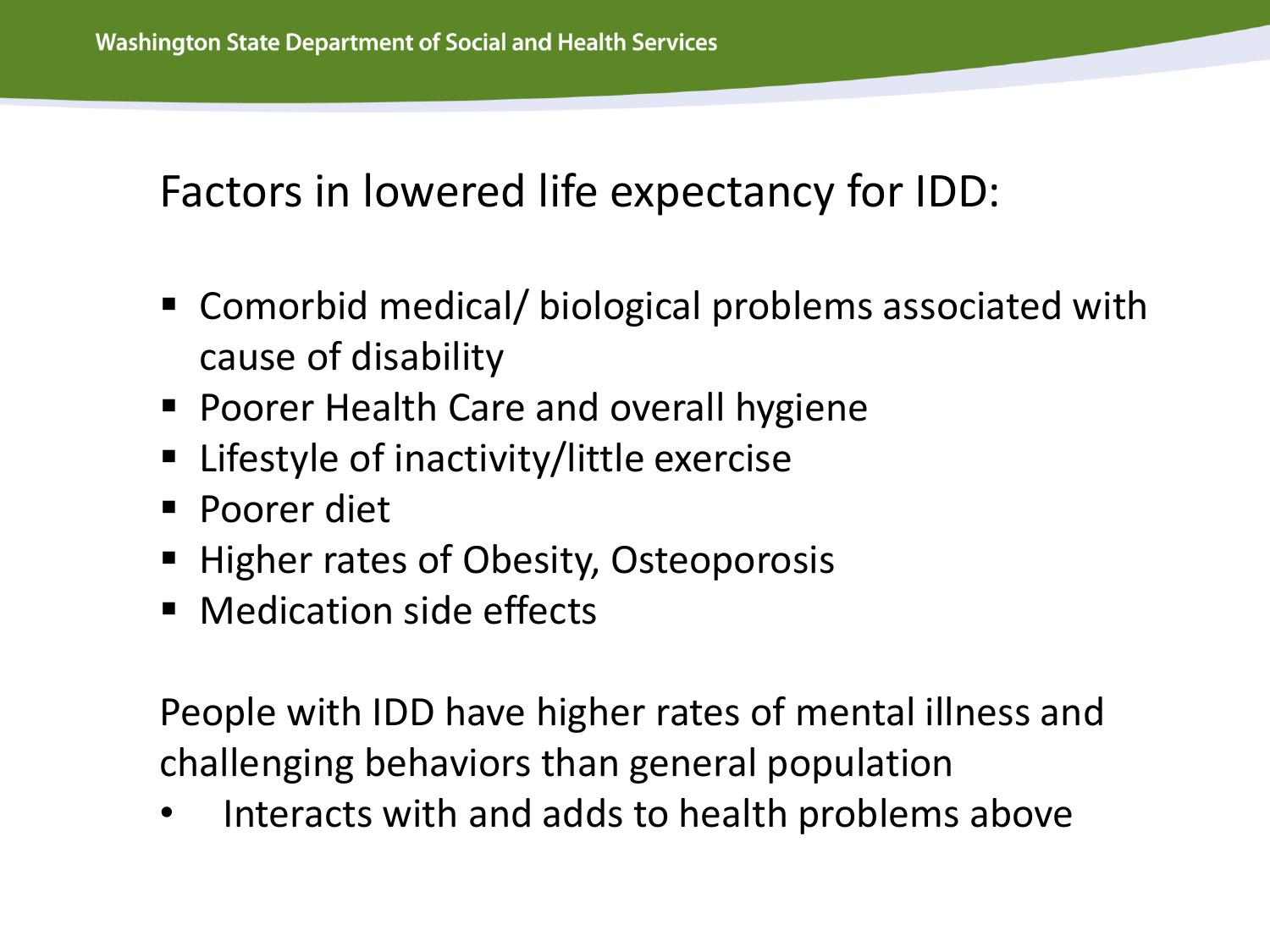#### Dementia's and ID

Those with ID have similar rate of developing Dementia as general population, *except*:

- Age of onset earlier/ course compressed vis a vis lower life expectancy
	- For those with ID 60+, rate approx.  $= 6\%$
	- Those with ID 65+ rate aprox. = 20%
	- Mean age of onset in IDD 67.2 years
- If they have Down Syndrome!
	- Mean age onset of Alzheimer's type is 53 years
	- Mid to late 40's when symptoms apparent
		- Rates of 9-22 % have dementia by age 40
		- Rates of 32-56% have dementia by age 60
		- Onset to Death averages about 8 years, but can be less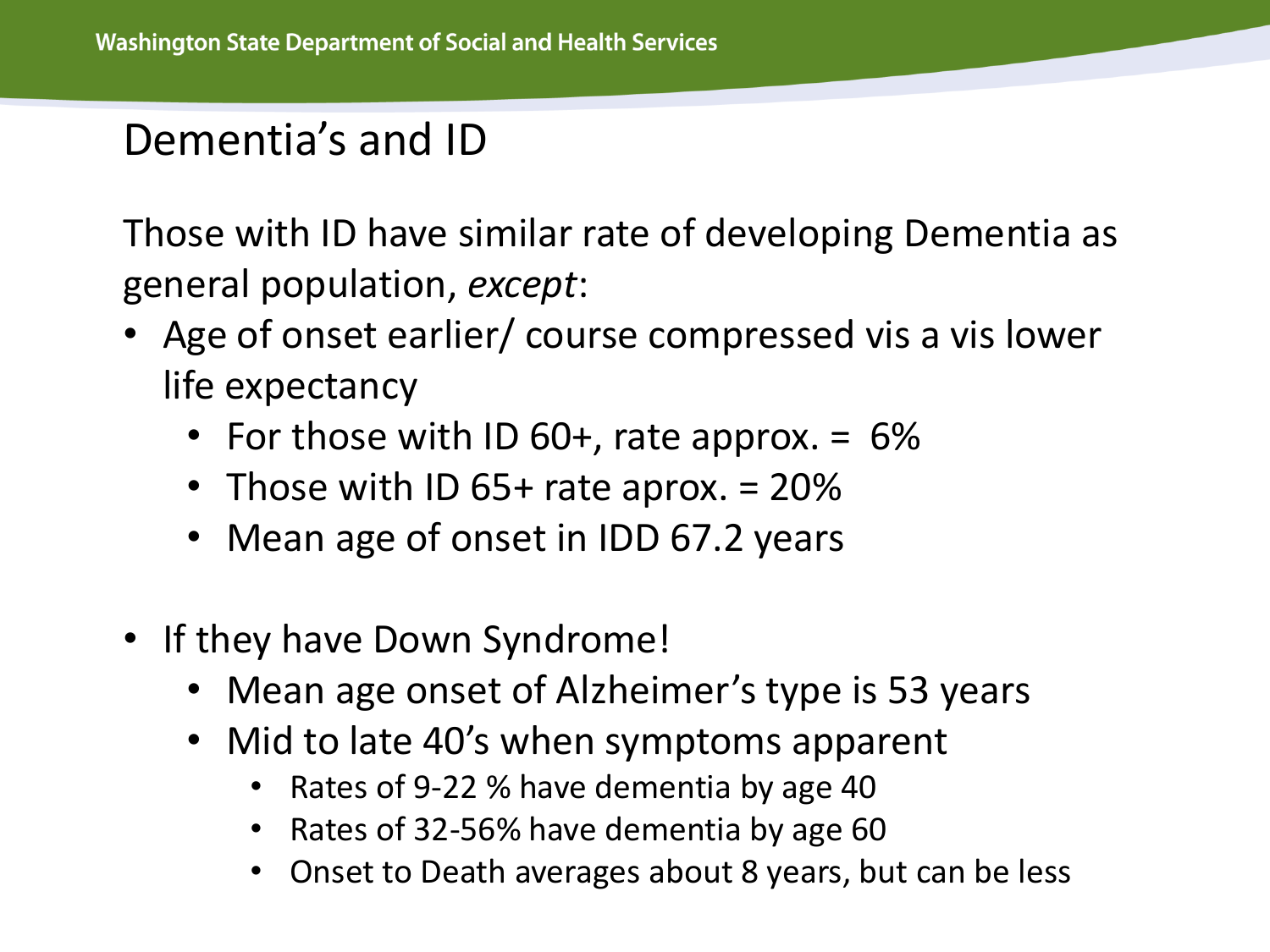## Edinburg Principles for People with IDD affected by Dementia

- 1. Adopt philosophy that promotes goal of utmost quality of life… and a person-centered approach
- 2. The individuals strengths, abilities, … and wishes considered in all decision-making
- 3. Involve the individual, his/her family… in all phases of assessment and service planning
- 4. Ensure appropriate assessment and intervention services are available… to support healthy aging
- 5. Supports/Services optimize the person's ability to remain in their home/community
- 6. Ensure same access to services as any other citizen…
- 7. Include Current/Future needs of those with IDD in strategic planning of aging services policy and procedures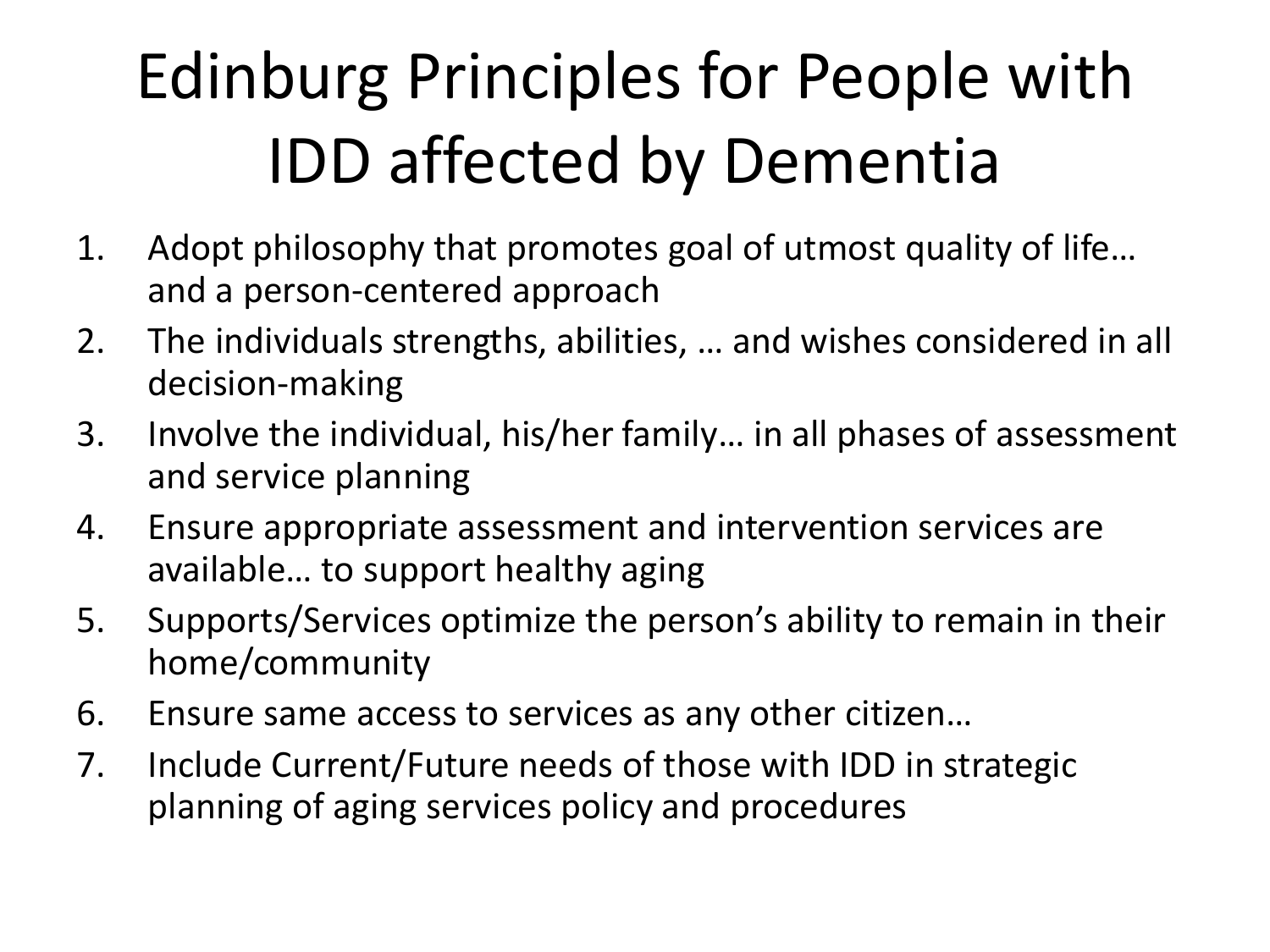#### **Issues/Needs:**

- No specialized services for seniors w/IDD in DD service world; so start contacting the Aging services
- People with IDD develop chronic health conditions at an earlier ages > need more medical Care
- Caregiver stresses magnified by fewer family and financial resources; Lifelong, not just last years
- Caregivers more likely to need skills to deal with behavioral and mental health concerns
- Doctors, etc./ Nursing Homes feel untrained to care for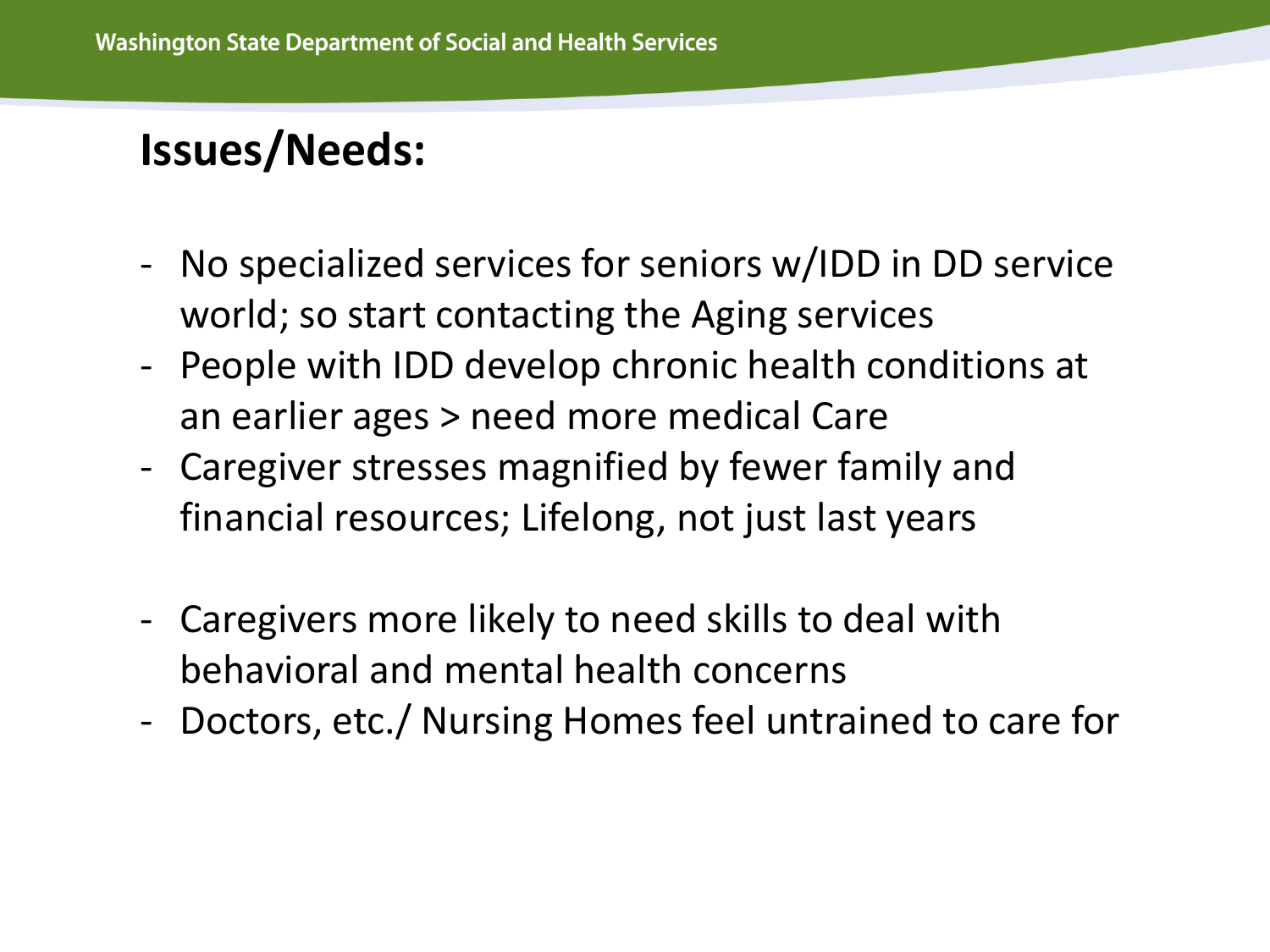#### **Needs:**

- Bridge gaps between Aging and IDD service systems
- Cross training for Medical/Mental Health professionals
- Support for Family Caregivers
	- Respite/ transportation/ personal care/ etc.
- Training for Adult Day Health, Adult Family Homes

#### **The Future?**

• Continue to involve IDD system and expertise in planning for Aging services